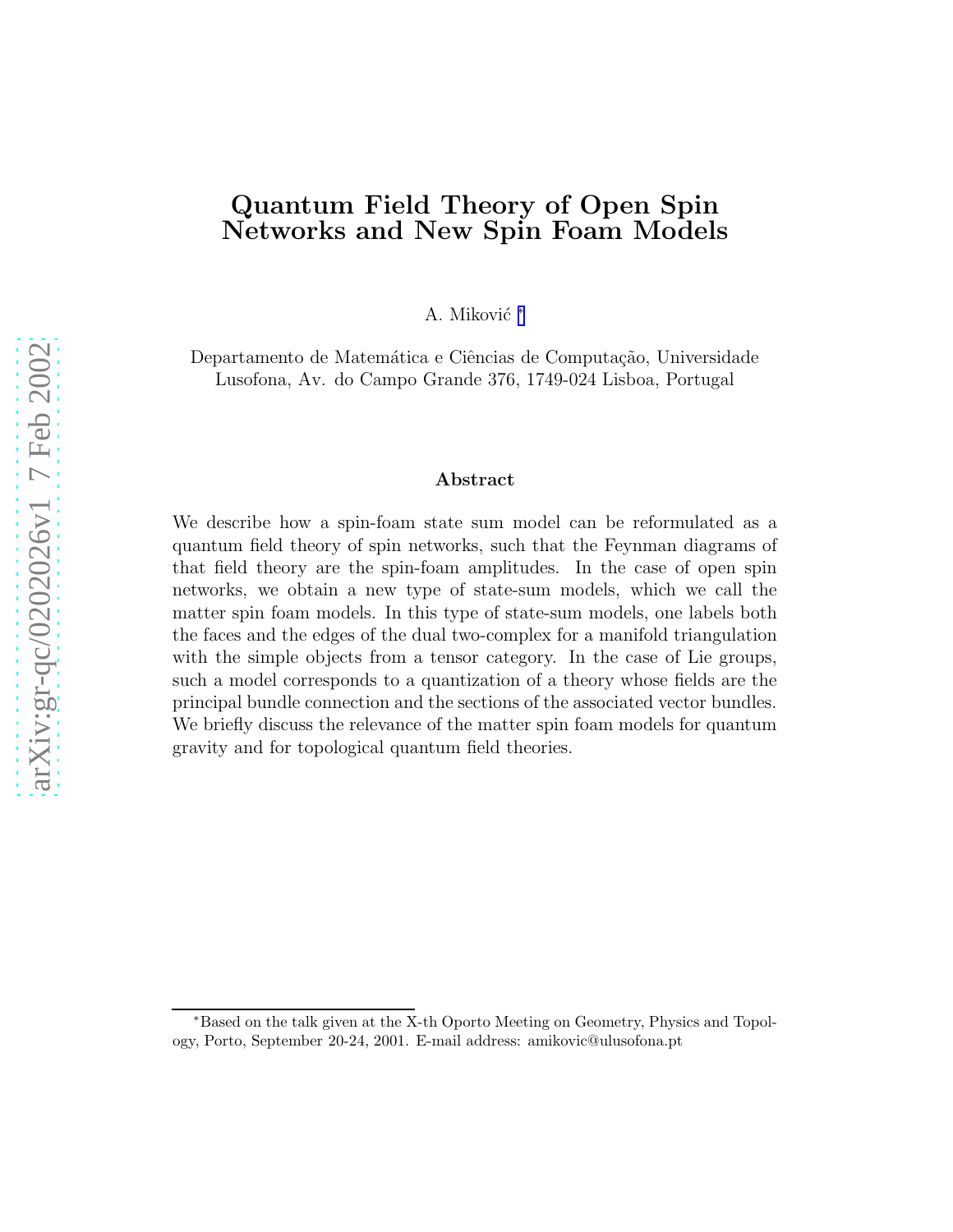## 1 Introduction

The prototype of the state sum models was the Ponzano-Regge (PR) model of three-dimensional Euclidian quantum general relativity[[23\]](#page-13-0). The idea was to construct a theory of quantum gravity by using the simplical decomposition of the space-time manifold and group theory. The PR state sum was a sum of amplitudes for all possible colorings of the edges of a given triangulation with the irreducible representations (irreps) of  $SU(2)$ . This sum was divergent, so that a simple, but topologically non-invariant cut-off procedure was used to regularize it. Twenty years later, Turaev and Viro discovered a topologically invariant way to regularize the PR state sum, by using the quantum  $SU(2)$ group[[25](#page-13-0)]. Their motivation was not quantum gravity, but they wanted to find new three-manifold invariants.

Since the Turaeev-Viro (TV) state sum gave new three-manifold invariants, it was natural to generalize the TV construction to four-manifolds, which was done by Crane and Yetter [\[9](#page-12-0), [10\]](#page-12-0). Unfortunately, the Crane-Yetter (CY) state sum does not yield new manifold invariants. However, by modifying the CY state sum model, Barrett and Crane have obtained a non-topological model which describes a theory of four-dimensional quantum gravity[[4](#page-11-0), [5](#page-12-0)]. This is an interesting model since there are indications that it couldhave the general relativity as a part of its classical limit  $[6, 12]$  $[6, 12]$ . Moreover, it has been proven that a slightly modified BC model [\[20](#page-13-0), [21](#page-13-0)], has finite amplitudes for regular triangulations [\[22](#page-13-0), [11\]](#page-12-0).

On the other hand, the work on the canonical quantization of the connection formulation of general relativity, for a review and references see [\[24\]](#page-13-0), has revealed the importance of the spin networks for quantum gravity. It was also realized that the spin networks are closely related to the spin foams [\[1\]](#page-11-0), while the spin foams are the basic objects of the quantum gravity state-sum models [\[3](#page-11-0)].

The third important development was a realization that the spin-foam state sum models for Lie groups are the Feynman diagrams for a partition function of a field theory defined over the group [\[7](#page-12-0), [18](#page-13-0), [13](#page-12-0)]. Since the usual perturbative quantum field theories (QFT) have an operator formulation [\[26\]](#page-13-0), it was not difficult to construct the states and the operators which give the transition amplitudes corresponding to the spin-foam amplitudes for the manifolds with boundaries[[15](#page-12-0)]. These boundary states correspond to the boundary spin networks induced by the space-time spin foam, and it was shown in [\[16](#page-12-0)] that including the open-ended spin nets was equivalent to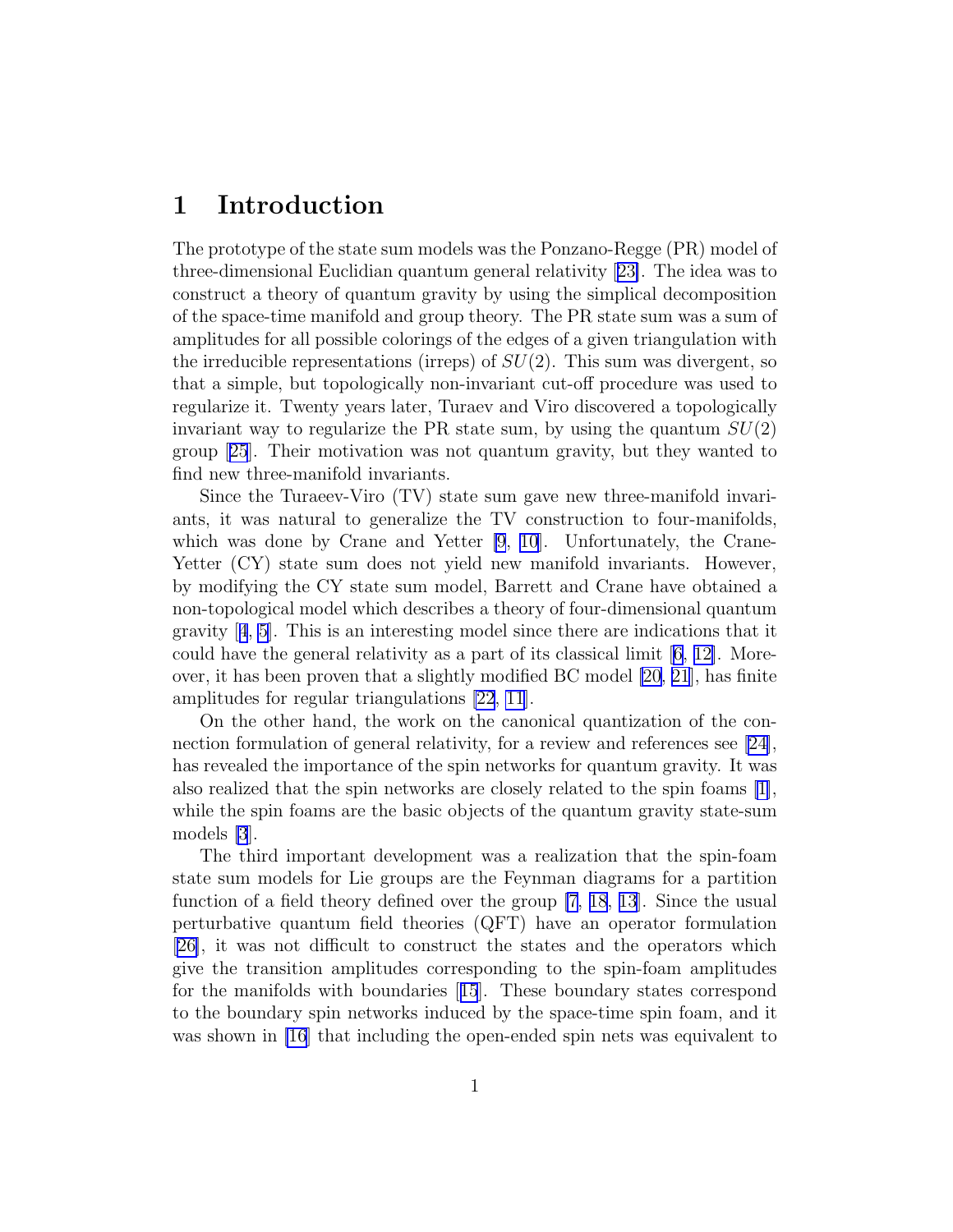<span id="page-2-0"></span>introducing matter field operators. In this way one obtains a generalization of the spin-foam, which we call a matter spin-foam.

In this paper we give a more general description of the results obtained in [\[15, 16](#page-12-0)]. We show that these results can be understood in a simple way from a category theory perspective, and therefore they can be generalized to the case of tensor categories associated to quantum groups, or to other tensor categories.

### 2 Spin network amplitudes

Let  $\Gamma$  be an oriented graph with a finite set of vertices V and a finite set of edges E. We can label each edge  $e \in E$  with an irreducible representation (irrep)  $\Lambda$  of a Lie algebra **g**, and each vertex  $v \in V$  with an intertwiner operator  $i<sub>v</sub>$  corresponding to the irreps of the edges which terminate or start from v. Such a graph is called a spin network, or a spin net for a short.

In order to be able to make generalizations, for example to the case of a Hopf algebra  $U_q(\mathbf{g})$ , one can give a more general definition of a spin net. It is a diagram representing a composition of the morphisms from a tensor category, where the lines represent simple objects from the category. In the case of the Lie algebra g, the relevant category is the category of representations of  $\mathbf{g}, \text{Cat}(\mathbf{g})$ , or an appropriate tensor sub-category. This interpretation then allows us to associate a set of complex numbers to a spin net, which we will call a spin net amplitude, simply by evaluating the components of this morphism in the bases  $\{e_{\alpha}\}\$ for the vector spaces  $\Lambda$  associated to the edges of Γ. In this way we obtain

$$
A^{\alpha\ldots}_{\beta\ldots}(\Gamma,\Lambda,i) = \sum_{\ldots} C^{\ldots(i_1)}_{\ldots} \cdots C^{\ldots\alpha\ldots(i_k)}_{\ldots\ldots}\cdots C^{\ldots(i_l)}_{\ldots\beta\ldots} \cdots C^{\ldots(i_V)}_{\ldots}, \qquad (1)
$$

where  $\Lambda = {\Lambda_1, ..., \Lambda_E}$  is the set of irreps of **g** labeling the edges of  $\Gamma$  and  $i = \{i_1, \ldots, i_V\}$  is the set of intertwiners associated to the vertices of Γ. The sum in (1) is over the representation indices of the internal edges, while  $\alpha$ ,... and  $\beta$ , ... are the representation indices of the external edges. The numbers  $C_{\ldots}^{(i_v)}$  are the components of the intertwiner at the vertex v. The up indices represent the domain of a morphism, and the down indices represent the image of the morphism. One can lower the up indices with the morphism  $C_{\alpha\beta}$ , which maps  $\Lambda^*$  (dual of  $\Lambda$ ) to  $\Lambda$  ( $e_{\alpha} = C_{\alpha\beta}e^{\beta}$ ), or rise the lower indices with the morphism  $C^{\alpha\beta}$ , which maps  $\Lambda$  to  $\Lambda^*$  ( $e^{\alpha} = C^{\alpha\beta}e_{\beta}$ ). This means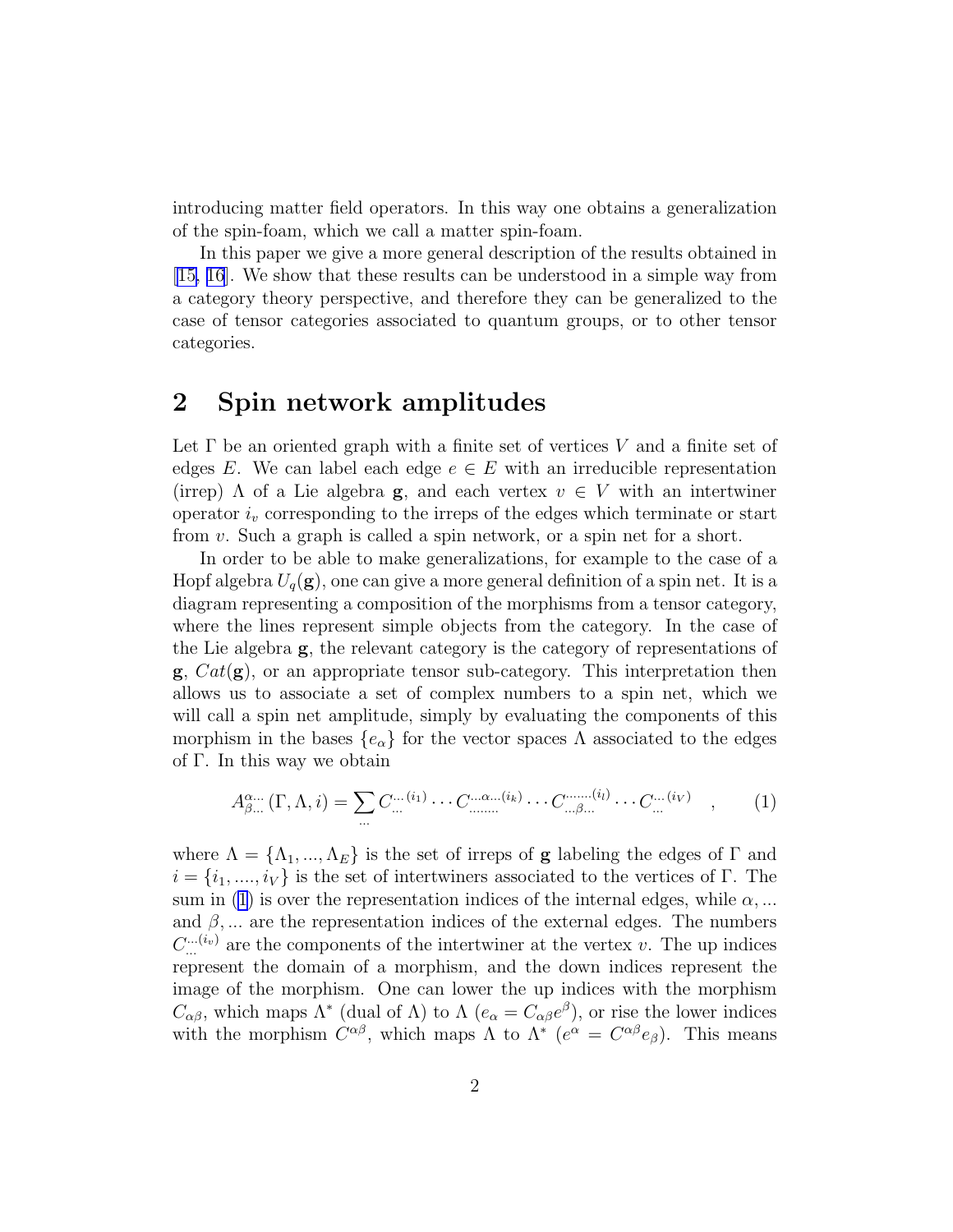that all the internal indices are contracted (for each down index there is an identical up index).

In order to evaluate([1\)](#page-2-0), it is sufficient to now the three-vertex amplitude, or the Clebsh-Gordan coefficients  $C_{\alpha}^{\beta\gamma(i_3)}$ . The higher-vertex amplitudes  $C_{\dots}^{(i_n)}$ , where  $n > 3$ , are determined by the minimal three-valent spin net with  $n$  external edges.

One can also give a slightly more general definition of the spin net, by inserting in the edges non-trivial endomorphisms of the corresponding simple objects. This type of spin nets is obtained as a basis of square-integrable invariant functions on  $G^E$ , where G is a Lie group whose Lie algebra is **g** [\[3\]](#page-11-0). In this case the edge endomorphism is given by the representation matrix  $D_{\alpha}^{\beta}(g)$ of a group element g. Then the spin-net amplitude ([1\)](#page-2-0) is simply the value of the spin-net function at the point  $g_1 = ... = g_E = e$  where e is the group identity element, or a normalized integral of the spin-net function over  $G<sup>E</sup>$ . This can be generalized to the case of quantum groups [\[19](#page-13-0)]. However, the simpler Lie algebra approach will be sufficient for our purposes. Still, it will be useful to be aware of the functions on the group approach in order to understand some of our constructions.

In the case of the quantum group, we use the category of representations of the Hopf algebra  $U_q(\mathbf{g})$ , so that the formula for the spin-net amplitude willbe again  $(1)$  $(1)$ , but now the intertwiner coefficients will be determined by the Clebsh-Gordan coefficients for the quantum group.

Hence the amplitude for an open spin net is not an invariant, but it is a tensorial quantity. The case of a closed spin net graph can be understood as a composition of morphisms between the trivial one-dimensional irreps. In this case one obtains an invariant.

The expression [\(1](#page-2-0)) will be always finite in the case of the category of finite-dimensional irreps. In the case of infinite-dimensional irreps, one may have to do some modifications to make it finite. The simplest modification is to use an edge endomorphism  $c_{\alpha}\delta^{\alpha}_{\beta}$ . For example, the Feynman diagrams of relativistic particle quantum field theories [\[26](#page-13-0)], are the spin net amplitudes for the category of unitary representations of the Poincare group  $ISO(3, 1)$ . These irreps are infinte-dimensional, and the edge endomorphism is given by the Feynman propagtor.

In the case of the BC state-sum models, a different type of modification occurs[[4,](#page-11-0) [5](#page-12-0)]. Since one can think of a spin net as an invariant function on G, one can also consider invariant functions on the coset space  $G/H$ , where H is a subgroup of  $G$  [[14\]](#page-12-0). Consequently one obtains spin nets where the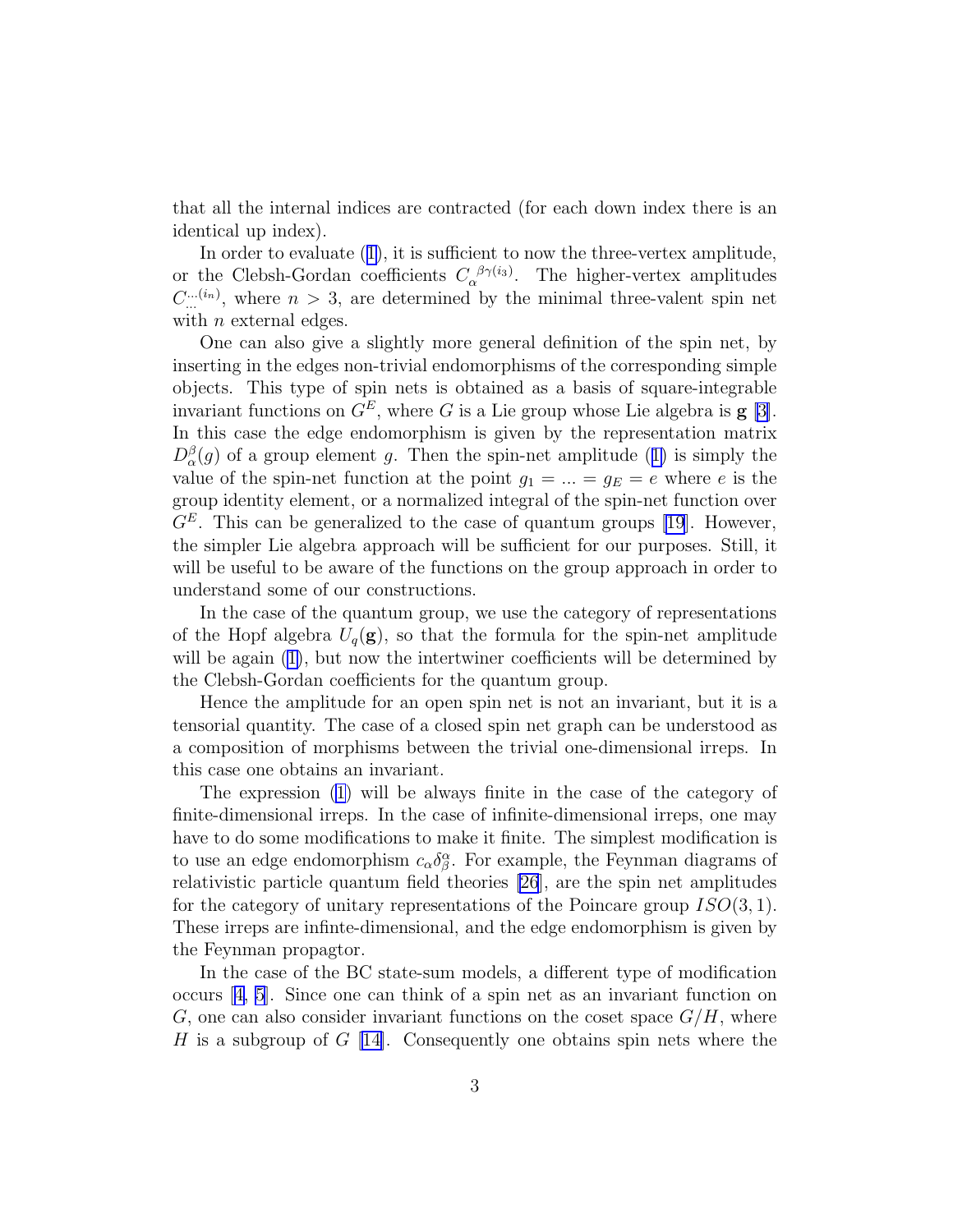<span id="page-4-0"></span>edges are labelled only by the simple irreps  $N$ , i.e. the irreps which have an invariant vector under  $H$ . Hence the corresponding spin-net amplitudes can be expressed as multiple integrals of a propagator

$$
K_N(x, y) = P_0 D^{(N)}(g_x^{-1} g_y) P_0 \quad , \tag{2}
$$

where x and y are the points in the coset space  $G/H$ , which label the vertices of the spin net graph, and  $P_0$  is a projector from a simple irrep N onto a trivial irrep of H.

For the BC model, one has  $G = SO(4)$  in the Euclidian gravity case, or  $G = SO(3, 1)$  in the Lorentzian gravity case, and  $H = SO(3)$ . In the Lorentzian case, the unitary irreps of  $SL(2, \mathbb{C})$  are used, which are infinitedimensional. The Lorentzian spin net amplitudes require a trivial regulator which is a delta-function of one of the coset-space coordinates [\[5](#page-12-0)].

The coset space construction can be generalized to the case of open spin nets[[16\]](#page-12-0). Let  $\Lambda$  be an irrep of G which contains a finite-dimensional irrep  $\tau$ of H. Then one can define a matrix function  $K_{\Lambda,\tau}(x,y) \in End(\tau,\tau)$  on the coset space  $G/H$  [\[8](#page-12-0)]. Let  $\Gamma$  be a spin net graph labelled with the irreps  $\tau$  and the corresponding intertwiners i. One can label each vertex of  $\Gamma$  with points from  $G/H$ , and associate to each internal edge a propagator  $K_{\Lambda,\tau}(x_j,x_k)$ . Then a spin-net amplitude is given by

$$
A(\Gamma,\Lambda,\tau,i) = \int \prod_{v \in V} dx_v \prod_{v \in V} C_{\ldots}^{(i_v)} \prod_{e \in E_{int}} K_{\Lambda_e,\tau_e}(x_{v_1(e)},x_{v_2(e)}) \quad , \tag{3}
$$

where  $E_{int}$  is the set of internal edges of  $\Gamma$ .

#### 3 Spin foam amplitudes

The state sum models which had been used for constructing d-dimensional quantum gravity and topological models were based on a two-complex  $J =$  $(V, E, F)$ , consisting of a finite number of vertices  $v \in V$ , edges  $e \in E$  and faces  $f \in F$  [\[3\]](#page-11-0). The two complex J can be based on an arbitrary graph  $(E, V)$ , but it is usually taken to be the dual two-skeleton of a triangulation of the spacetime manifold  $M$ . One then labels the faces of  $J$  with the irreps of G, or with the irreps of the q-deformed  $G_q$ , while the edges of J will be labelled with the interwiners for the irreps of the faces that meet at a given edge. One can regard this object as a generalization of the spin net, where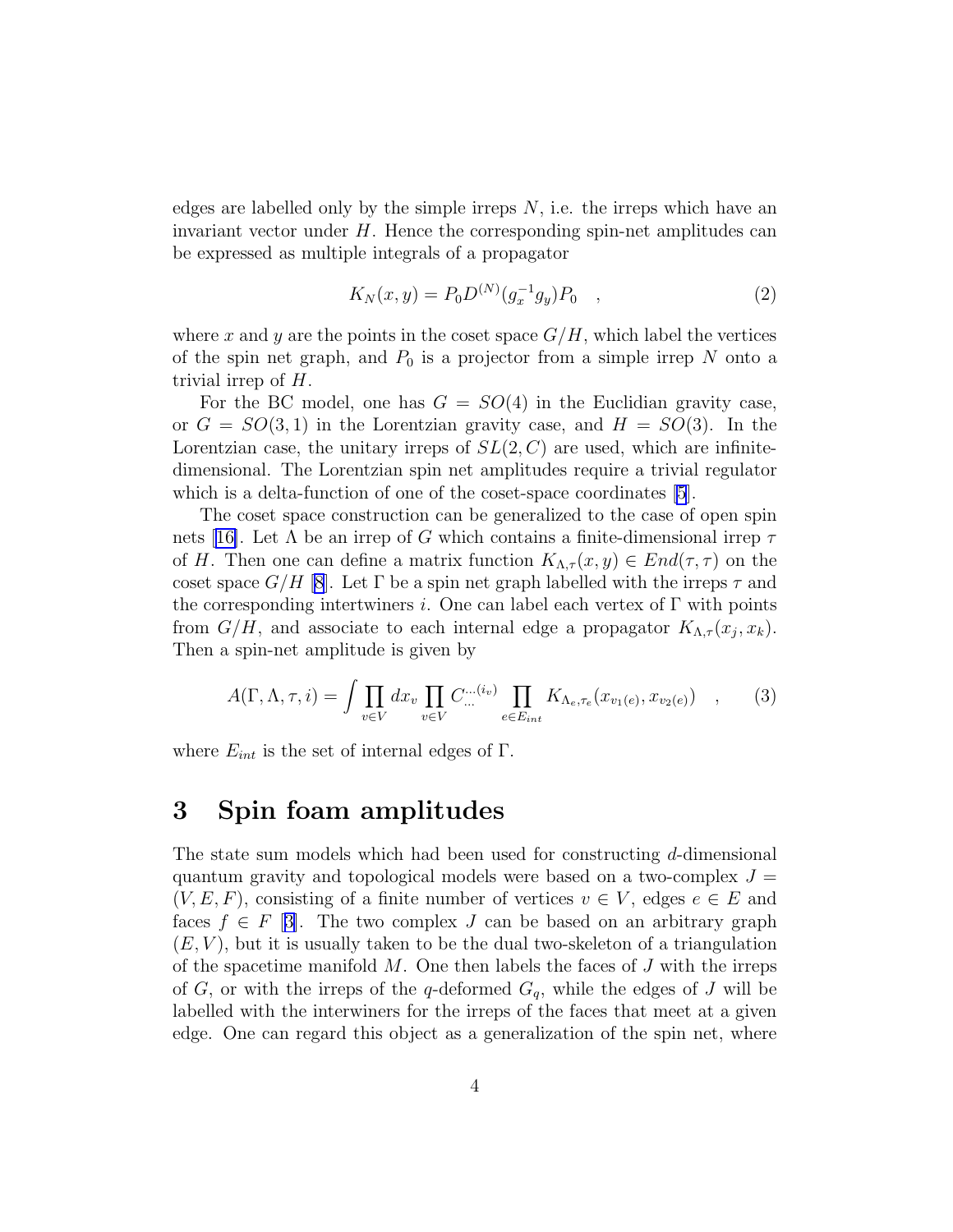<span id="page-5-0"></span>the one-complex  $\Gamma = (V, E)$  is replaced by a set  $(E, F)$  from the two complex  $J$ , so that  $J$  is called a spin foam [\[1](#page-11-0)].

An amplitude for a spin foam can be written as

$$
A(J) = \sum_{\Lambda,i} \prod_{f \in F} A_2(\Lambda_f) \prod_{e \in E} A_1(\Lambda_{f_1(e)} \cdots \Lambda_{f_d(e)}) \prod_{v \in V} A_0(\Lambda_{f_1(v)} \cdots \Lambda_{f_l(v)}) \quad , \tag{4}
$$

where the sum is over the labelling set of the irreps and the intertwiners.  $A_2$ is the amplitude for a face, and  $A_2$  depends on the irrep of that face.  $A_1$  is the amplitude for an edge, and  $A_1$  depends on the irreps of the faces which share that edge.  $A_0$  is the amplitude for a vertex of the two complex J, and  $A_0$  depends on the irreps of the faces which intersect at that vertex.

One can choose the amplitudes  $A_{0,1,2}$  to be the amplitudes for the spin nets one can associate to the faces, edges and the vertices of J. A simple way to do this is to replace each edge in the graph  $(V, E)$  by a bundle of d parallel lines, and then to connect at each vertex of  $J$  the  $d+1$  bundles of lines into a one-skeleton graph of a d-simplex. In this way, each face of J will correspond to a closed smooth loop of the "bundle" graph. Hence we can associate to each line in the "bundle" graph an irrep  $\Lambda$ . Therefore  $A_2$  will be the amplitude for the single loop spin net, which is  $\dim \Lambda$  for the finite irreps of G, or  $dim_q\Lambda$  for the irreps of  $G_q$ .  $A_0$  will be the amplitude for the  $d$ -simplex spin net, which will also depend on  $d$  intertwiners. For the edge amplitude there is some freedom, i.e. it could be one, or a given function of  $\Lambda_1, ..., \Lambda_d$ .

In analogy to the spin net case, one can think of a  $d$ -dimensional spin foam as a composition of morphisms in a category where the intertwiner morphisms  $i_d$  from  $Cat(g)$  belong to the set of objects. Hence a spin foam will be described by the  $(d+1)$ -valent graph, where the edges are labelled by the morphisms  $i_d$ , and each vertex will represent the elementary spin-foam morphism among  $d+1$  objects  $i_d$ . More generally, a spin foam is a spin net in a 2-category whose objects are the elements of a tensor category.

The expression (4) is generically not finite for the  $Cat(g)$  case. When it is finite, then it defines a topological theory, which happens in  $d = 2$  compact G case [\[3\]](#page-11-0). Compact G spin-foam amplitudes are not finite in  $d = 3$  and  $d = 4$  dimensions. In the quantum group case, when q is a root of unity then the corresponding tensor category has only a finite number of simple objects. Hence the corresponding spin-foam amplitude is finite. This gives a topological theory, i.e. the amplitude is invariant under the Pachner moves. TV and CY state-sum models are examples of such topological theories.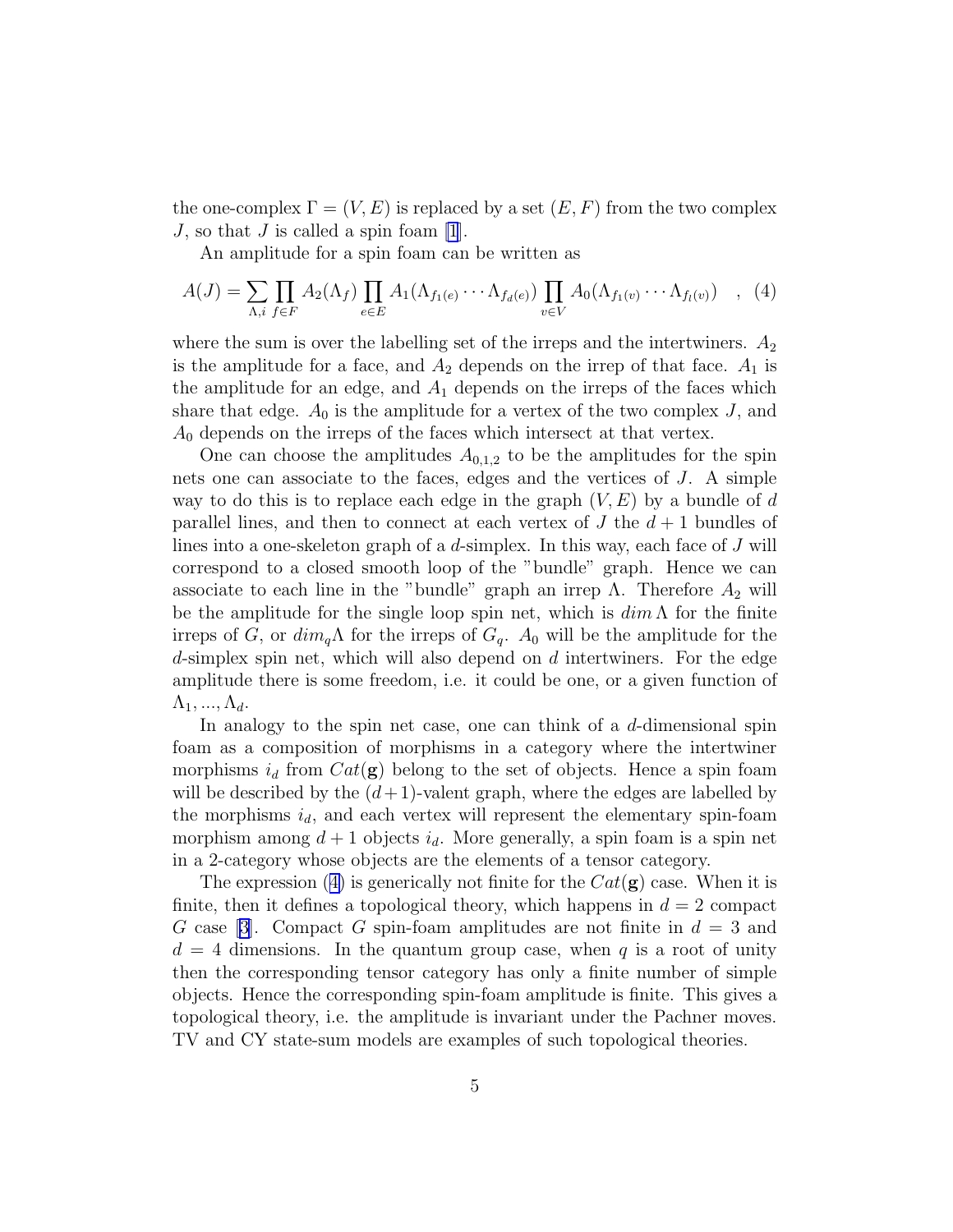In analogy to the coset-space spin networks, one can also construct the coset-space spin foams, where the faces are labelled by the simple irreps, like in the case of the BC models[[4,](#page-11-0) [5\]](#page-12-0). BC spin-foam amplitudes can be made finite by using the edge amplitude  $A_1 = A(\Theta_4)$ , where  $\Theta_4$  is the theta graph withfour edges [[22](#page-13-0), [11\]](#page-12-0). These models are relevant for quantum gravity, and they are not topological, because the simple irreps do not form a tensor category.

## 4 QFT of closed spin nets

In order to evaluate the spin-foam amplitude [\(4\)](#page-5-0), we used the "bundle graph" technique. However, this is the same as the Feynman diagram formalism from QFT which was developed in the field theory over the group approach [\[7,](#page-12-0) [18,](#page-13-0) [13, 15\]](#page-12-0).

Let us describe this in the  $d = 4$  case. Consider the action

$$
S[\phi] = \frac{1}{2} \sum_{\Lambda,i} Q_{\vec{\alpha}_1 \vec{\alpha}_2}(\times_1, \times_2) \phi_{\times_1}^{\vec{\alpha}_1} \phi_{\times_2}^{\vec{\alpha}_2} + \frac{1}{5!} \sum_{\Lambda,i} \mathcal{V}_{\vec{\alpha}_1 \cdots \vec{\alpha}_5}(\times_1, \cdots, \times_5) \phi_{\times_1}^{\vec{\alpha}_1} \cdots \phi_{\times_5}^{\vec{\alpha}_5}
$$
  
=  $S_0 + S_I$  (5)

where the complex numbers  $\phi_{\times}^{\vec{\alpha}} = \phi_{\Lambda_1 \cdots \Lambda_4}^{\alpha_1 \cdots \alpha_4}$  $\alpha_1 \cdots \alpha_4 \atop \Lambda_1 \cdots \Lambda_4(i)}$  are tensors transforming like  $C^{\alpha_1...\alpha_4(i)}$ . In the group theory approach, the modes  $\phi$  are the Fourier modes of the field  $f(g_1, ..., g_4)$ , but in the general case these are tensors transforming like intertwiners. The vertex functions  $Q$  and  $V$  are given by

$$
Q^{-1}(\times_1, \times_2) = \delta(i_1, i_2) A_1(\Lambda_1, \cdots, \Lambda_4)
$$
\n(6)

$$
\mathcal{V}(\times_1, \cdots, \times_5) = \delta^{10} A_0(\Lambda_1, \cdots, \Lambda_{10}; i_1, \ldots, i_5) , \qquad (7)
$$

where  $\delta$  are the appropriate delta functions of the indices.

The propagator  $Q^{-1}$  defines the edge endomorphism  $i_1 \rightarrow i_1$  and V defines the morphism  $i_1 \otimes \ldots \otimes i_5 \to \mathbb{C}$ . The amplitude for a composition of these morphisms is the same as a Feynman diagram for the perturbative Green's functions for the path-integral

$$
\int \prod_i d\phi_i \exp(-S[\phi]) \quad . \tag{8}
$$

In this way one obtains exactly [\(4](#page-5-0)).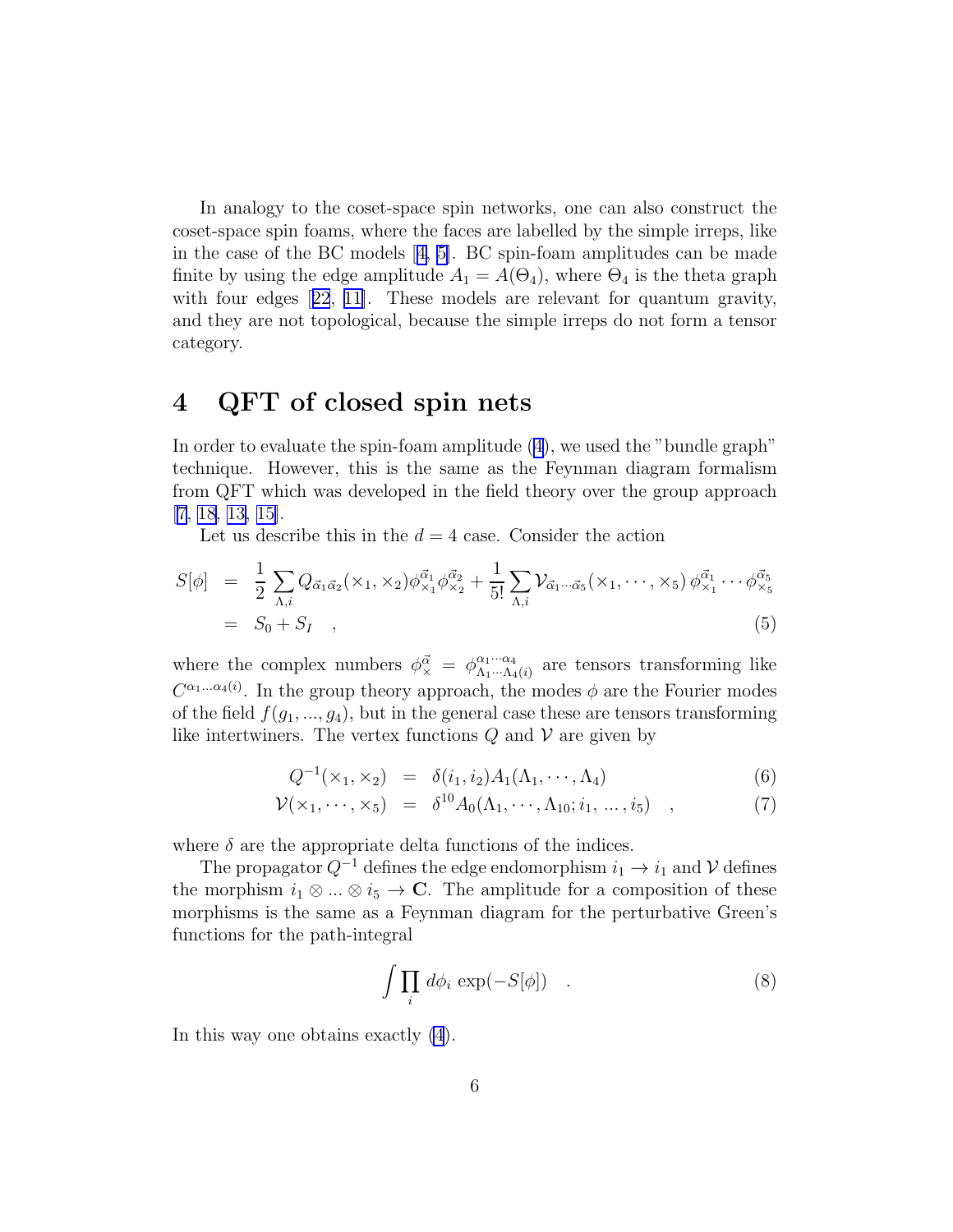Alternatively, the Fourier modes  $\phi_{\mathsf{x}}^{\vec{\alpha}}$  can be promoted into creation and annihilation operators[[15\]](#page-12-0), such that

$$
[\phi^{\vec{\alpha}}, \phi^{\dagger}_{\vec{\beta}}] = \delta^{\vec{\alpha}}_{\vec{\beta}} \quad , \tag{9}
$$

where  $(\phi_{\bar{a}}^{\dagger})$  $\phi_{\vec{\alpha}}^{\dagger}$  =  $\phi^{\vec{\alpha}}$ . These operators act in the Hilbert space with a basis

$$
\{|0\rangle\,,\phi^{\dagger}\,|0\rangle\,,\phi^{\dagger}\phi^{\dagger}\,|0\rangle\,,\cdots\}\quad,
$$

where the vacuum is defined by  $\phi^{\vec{\alpha}} |0\rangle = 0$ . The spin foam amplitude can be represented as an matrix element of an evolution operator  $(S_I)^n$ , where n is the number of the spin-foam vertices, in analogy with the particle field theory case. As shown in [\[15\]](#page-12-0), one can construct the "in" and the "out" states which describe the spatial spin nets corresponding to the boundary triangulations of the spacetime manifold. Such spin net states can be represented by

$$
|\gamma\rangle = \prod_{v \in V(\gamma)} \phi_{\times_v}^{\dagger} |0\rangle \quad , \tag{10}
$$

where  $\gamma$  is a four-valent spin net graph dual to the boundary triangulation, and all the representation indices  $\alpha_v$  are appropriately contracted.

In the quantum group at root of unity case, one has a well-defined topological QFT . The formula (10) then gives a map from a boundary manifold to a Hilbert space. This TQFT should satisfy a generalization of Atiyah's axioms for manifolds equipped with a principal G-bundle.

## 5 QFT of open spin nets

The construction in the previous section describes only the states associated to closed spin nets. In the Lie group case it is known that the closed spin nets are related to the connections on the principal bundle  $(M, G)$ . The matter fields can be considered as sections of the associated vector bundles  $(M, \Lambda_s)$ , where  $\Lambda_s$  is a finite-dimensional representation of G. Then it is natural to consider an open spin net, where a free edge at a vertex  $v$  carrying the representation  $\Lambda_s$  can be interpreted as a matter field of "spin"  $\Lambda_s$  at v. Hence the transition amplitude between two open  $(d-1)$ -dimensional spin nets will be described by a d-dimensional spin foam interpolating between them. This spin foam can be thought of as an morphism in a category where the objects are the intertwiners  $i_d$  and the matter irreps  $\Lambda_s$ . Therefore this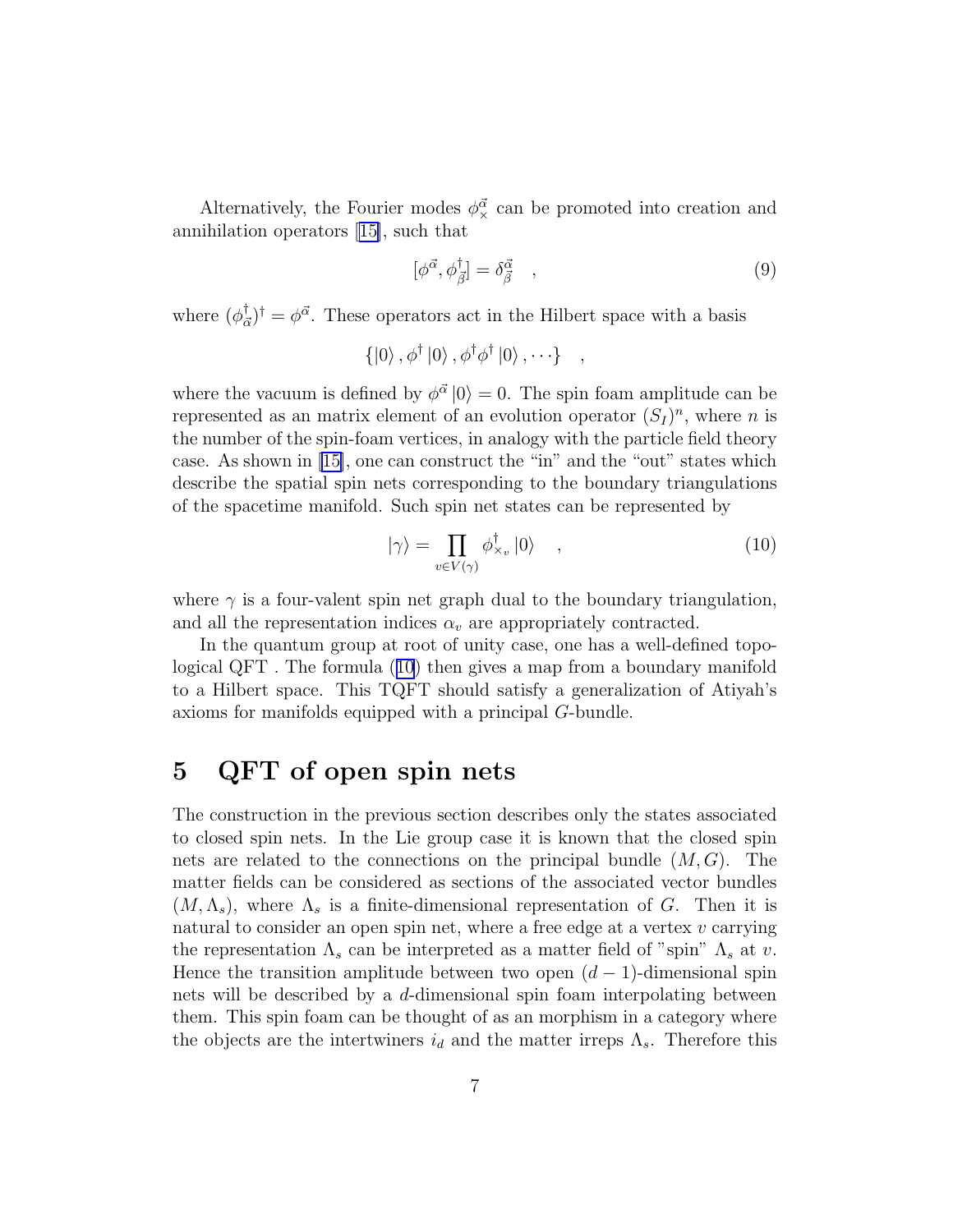new morphism, which we will call a matter spin foam[[16](#page-12-0)], will be described by a graph where the edges are labelled by  $i_d$  or by  $\Lambda_s$ .

We will only consider the graphs where the sub-graphs formed by the edges labelled by  $i_d$  correspond to triangulations of the space-time manifold and the edges labelled by the matter irreps connect only the vertices of that subgraph. This corresponds to the physical requirement that the matter fields always propagate in a space-time background. Hence the basic spinfoam vertices will have  $d+1$  edges labeled with the intertwiner morphisms  $i_d$ and  $n$  edges labelled by the matter irreps of  $G$ . The corresponding amplitude will be determined by the spin net with  $n$  external edges labelled by the matter irreps, while the internal edges labelled by the background irreps will form a  $(d+1)$ -simplex spin net.

Let us consider the case of a single matter irrep  $\Lambda_s$  and  $d=4$ . In the first quantization formalism [\[17,](#page-12-0) [2](#page-11-0)], the matter can be introduced by replacing the spin net function  $\gamma$  with an open spin net function  $\gamma_s$ , which is obtained from  $\gamma$  by putting an external edge carrying a matter irrep  $\Lambda_s$  at each site of  $\gamma$  where a matter quantum is located.

Inthe QFT formalism [[16](#page-12-0)], one can construct the state  $|\gamma_s\rangle$  by introducing the matter creation and annihilation operators  $\psi_{\sigma}(\times_v)$  and  $\psi_{\sigma}^{\dagger}(\times_v)$ , where  $\sigma$  is the representation index of  $\Lambda_s$ , and the label  $\times_v$  denotes the intertwiner of the spin net site where the matter quantum is located. Hence the corresponding state would be given as

$$
|\gamma_s\rangle = \prod_{v' \in V'(\gamma)} \prod_{\sigma_{v'}} \psi_{\sigma_{v'}}^\dagger(\times_{v'}) \prod_{v \in V(\gamma)} \phi_{\times_v}^\dagger |0\rangle , \qquad (11)
$$

where  $V'$  is the set of vertices where the matter quanta are located.

The corresponding matter spin foam amplitude can be expressed as a matrix element in a QFT determined by the action  $S[\phi] + S_s[\psi, \phi]$ , where

$$
S_s = \sum_{\Lambda} \psi_{\sigma}(\times) \psi_{\sigma'}(\times') \mathcal{V}^{\sigma \sigma'}(\times, \times', \times_1, \cdots, \times_5) \phi_{\times_1} \cdots \phi_{\times_5} + (h.c.) \quad , \quad (12)
$$

and (h.c.) stands for the hermitian conjugate term. Hence

$$
\mathcal{V}^{\sigma\sigma'}(\times,\times',\times_1,\cdots,\times_5) = \delta^{10}\delta_{\times,\times_1}\delta_{\times',\times_k}A^{\sigma\sigma'}(\Lambda_1,...,\Lambda_{10}),\tag{13}
$$

where  $A^{\sigma \sigma'}$  is a spin net amplitude for the pentagram with two external edges attached at the vertices 1 and k, where  $1 \leq k \leq 5$ . In the quantum gravity models[[16\]](#page-12-0), this graph is zero, and one needs to consider a modified graph with an extra internal matter edge between the vertices 1 and  $k$  ( $k \neq 1$ ).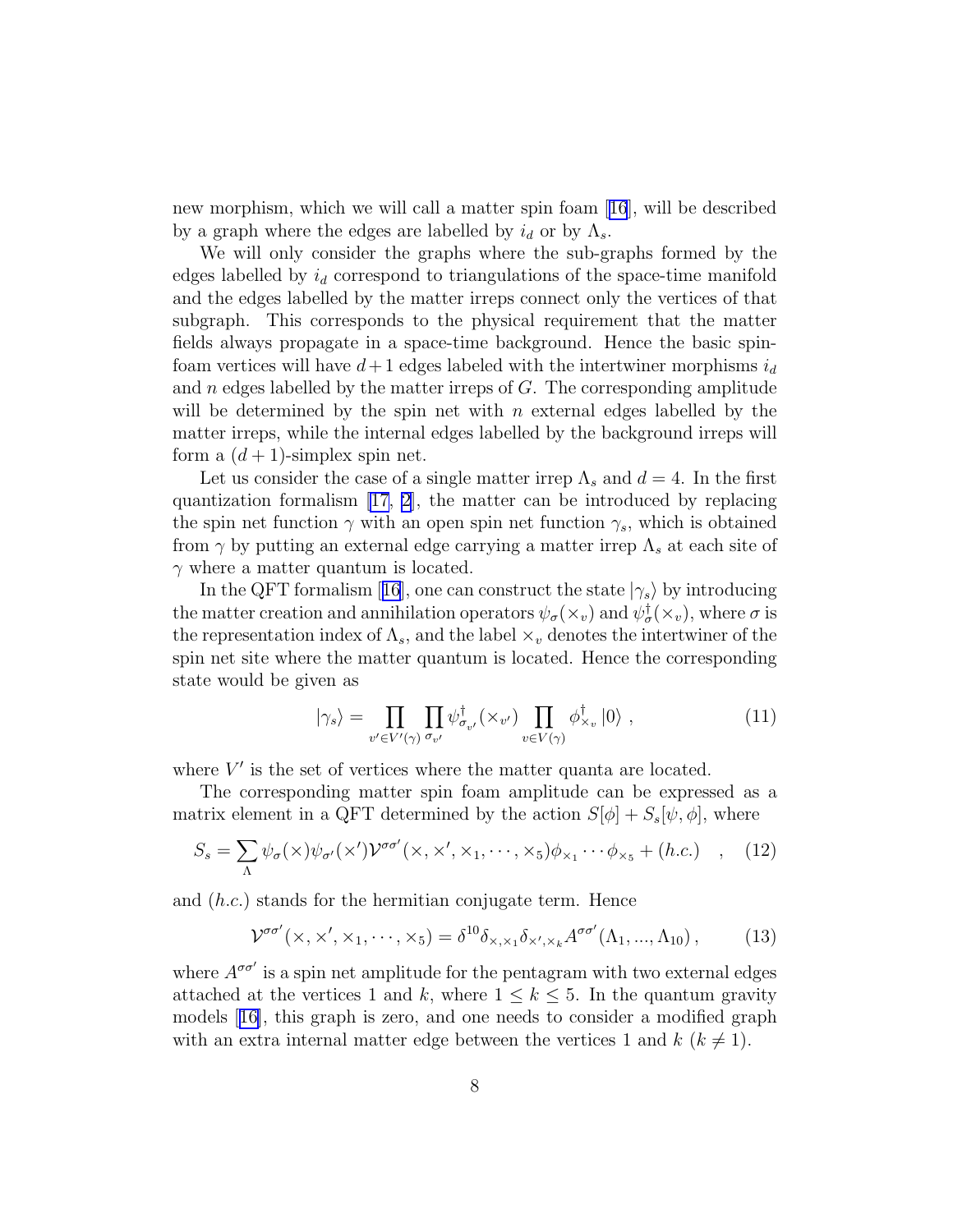<span id="page-9-0"></span>We will also add to  $S<sub>s</sub>$  a purely quadratic matter term

$$
\sum_{\Lambda} \psi_{\sigma}(\times) Q^{\sigma \sigma'}(\times, \times') \psi_{\sigma'}(\times') + (h.c.) \quad , \tag{14}
$$

in order to have a well-defined perturbative expansion. The propagator  $Q^{-1}$ will be determined by the endomorphism  $i_{\times} \otimes \Lambda_s \to i_{\times} \otimes \Lambda_s$ . We denote the propagator amplitude as  $G_{\sigma\sigma'}$ .

Note that  $(\psi_{\sigma})^* = \psi^{\sigma} = C^{\sigma \sigma'} \psi_{\sigma'}$ , and the vector space duality  $*$  is in general different from the complex conjugation (reality) properties. The reality properties determine relation between the creation and annihilation opera-tors $\psi$  and  $\psi^{\dagger}$ , see [[15](#page-12-0)].

Hence a relevant Feynman diagram  $\Gamma_s$ , which is generated by the action  $S + S<sub>s</sub>$ , will be determined by a spacetime skeleton diagram  $\Gamma$  (a 5-valent graph dual to a spacetime triangulation) plus a line connecting the vertices of Γ. Therefore  $\Gamma_s$  will be a graph consisting of 5-valent and 7-valent vertices. Out of these diagrams we will consider only those for which the matter irreps form a line which connects the centers of a string of the adjacent 4-simplices, extending from the initial to the final boundary. In this case, the matter spin foam  $J_s$  will be given by the usual spin foam J and a line L of matter edges with two external edges. The corresponding amplitude will be given by

$$
A_{\sigma_i}^{\sigma_f}(J_s) = \sum_{\Lambda} \prod_{f \in F} A_f(\Lambda) A_{\sigma_i}^{\sigma_f}(L) \prod_{e \in E'} A_e(\Lambda) \prod_{v \in V'} A_v(\Lambda), \qquad (15)
$$

where

$$
A_{\sigma_i}^{\sigma_f}(L) = A_{\sigma_i}^{\sigma_1}(v_1) G_{\sigma_1}^{\sigma_2}(e_{12}) A_{\sigma_2}^{\sigma_3}(v_2) \cdots G_{\sigma_{k-1}}^{\sigma_k}(e_{k-1,k}) A_{\sigma_k}^{\sigma_f}(v_k) \quad . \tag{16}
$$

The number of the initial and the final matter quanta has to be the same for a free theory, and the above formula can be then easily generalized to the case when there are several lines L, or a loop of matter edges.

One can also take a set of different irreps  $\Lambda_{s_1} = S_1, ..., \Lambda_{s_k} = S_k$  to represent fields of different spins. The corresponding QFT action can be written as

$$
S_m = \sum_{S} \sum_{\Lambda} \psi_S(\mathbf{x}) \psi_S(\mathbf{x'}) Q_{SS}(\mathbf{x}, \mathbf{x'})
$$
  
+ 
$$
\sum_{S} \sum_{\Lambda} \psi_S(\mathbf{x}) \psi_S(\mathbf{x'}) \mathcal{V}_{SS}(\mathbf{x}, \mathbf{x'}, \mathbf{x}_1, \dots, \mathbf{x}_5) \phi_{\mathbf{x}_1} \dots \phi_{\mathbf{x}_5}
$$
  
+ 
$$
\sum_{S} \sum_{\Lambda} \psi_{S_1}(\mathbf{x}) \dots \psi_{S_k}(\mathbf{x}^{(k)}) \mathcal{V}_{S_1 \dots S_k}(\mathbf{x}, \dots, \mathbf{x}^{(k)}; \mathbf{x}_1, \dots, \mathbf{x}_5) \phi_{\mathbf{x}_1} \dots \phi_{\mathbf{x}_5}
$$
  
+ 
$$
(h.c.) , \qquad (17)
$$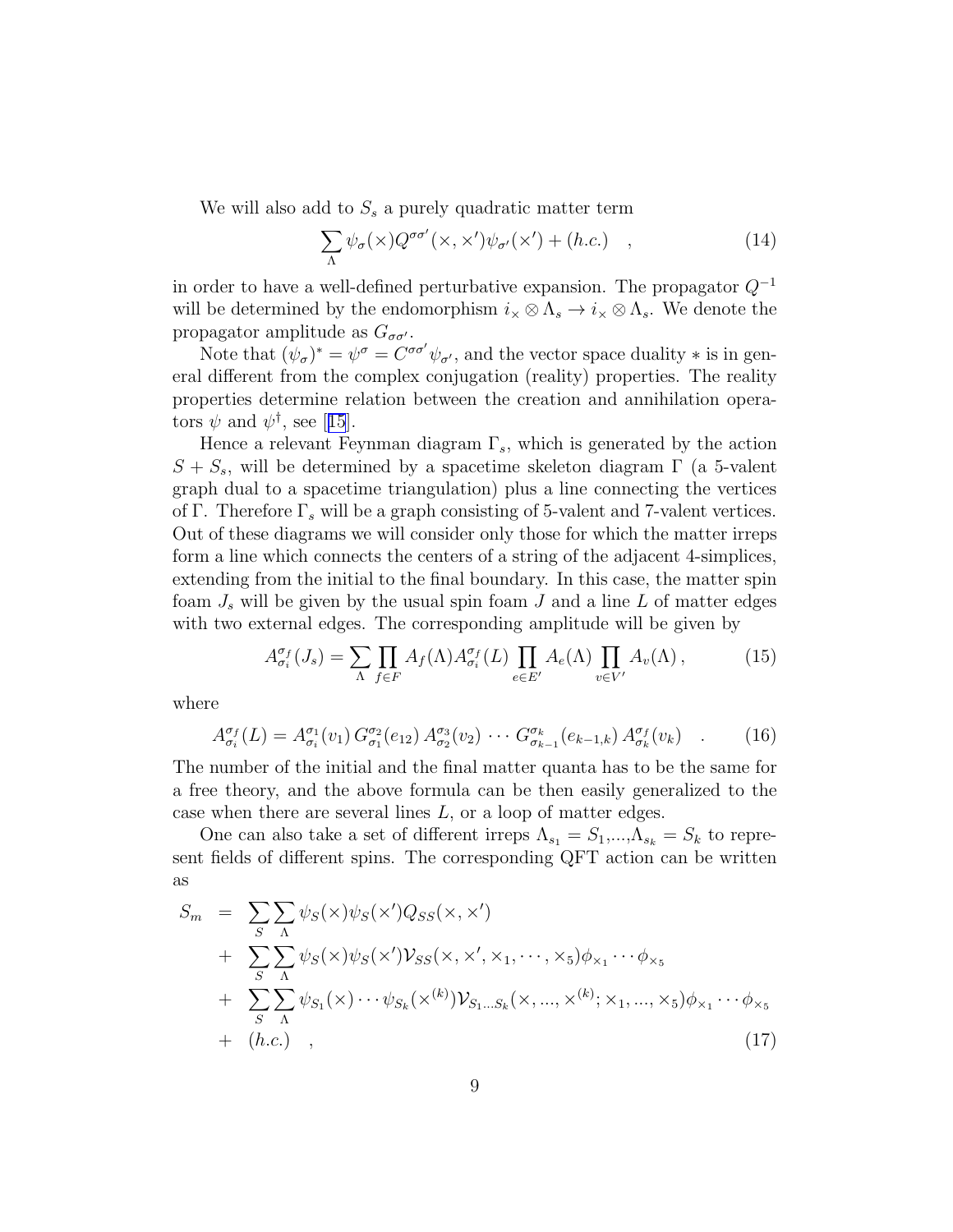where the vertex  $V$  will be determined by the spin net amplitudes for the open graphs based on the pentagram. A new feature is that the set of possible graphs for the vertex  $\mathcal{V}_{S_1...S_k}$  will contain graphs with more than five vertices, i.e. there will be vertices formed by the matter irreps describing the interactions among the matter fields [\[16\]](#page-12-0).

The corresponding Feynman diagrams, or the spin-foam amplitudes, will be generically divergent in the Lie group case. By going to tensor categories with finitely many simple objects, like those for quantum groups at root of unity, one will obtain finite numbers. Since such amplitudes are topologically invariant when there are no matter irreps, then it will be interesting to explore the topological invariance of the corresponding amplitudes with the matter irreps, since one then expects to obtain topological models.

Another way of obtaining finite expressions is by using the coset space spin networks. The corresponding models will be relevant for quantum gravity with matter fields [\[16](#page-12-0)], and they will not be topological. This requires a specification of the irreps s of H which are contained in the irreps  $S$  of  $G$ . In that case the matter fields will have the indices from the  $H$  irreps, and the action can be written as

$$
S_m = \sum_{S} \sum_{N} \psi_s(\mathbf{x}) \psi_s(\mathbf{x'}) Q_{ss}^S(\mathbf{x}, \mathbf{x'})
$$
  
+ 
$$
\sum_{S} \sum_{N} \psi_s(\mathbf{x}) \psi_s(\mathbf{x'}) \mathcal{V}_{ss}^S(\mathbf{x}, \mathbf{x'}, \mathbf{x}_1, \dots, \mathbf{x}_5) \phi_{\mathbf{x}_1} \cdots \phi_{\mathbf{x}_5}
$$
  
+ 
$$
\sum_{S} \sum_{N} \psi_{s_1}(\mathbf{x}) \cdots \psi_{s_k}(\mathbf{x}^{(k)}) \mathcal{V}_{s_1 \dots s_k}^{S_1 \dots S_k}(\mathbf{x}, \dots, \mathbf{x}^{(k)}; \mathbf{x}_1, \dots, \mathbf{x}_5) \phi_{\mathbf{x}_1} \cdots \phi_{\mathbf{x}_5}
$$
  
+ 
$$
(h.c) ,
$$
 (18)

where N are the simple background irreps and the vertices  $Q$  and  $V$  will be determined by the spin net amplitudes for open graphs based on the  $\Theta_4$ ,  $\Theta_5$ and the pentagram graphs. However, these amplitudes will be now given as multiple integrals of the propagators  $K_N(x, y)$  and  $K_{S,s}(x, y)$ , as in the equation [\(3](#page-4-0)).

In the case of the Lorentzian BC model,  $G = SO(3, 1), H = SO(3)$ , and the background irreps are the simple irreps  $N = (0, \rho), \rho \geq 0$ , which are unitary and infinite dimensional. The matter can be introduced by using thefinite-dimensional irreps of  $SO(3,1)$  [[16\]](#page-12-0), which can be labelled as  $(j, k)$ ,  $j, k \in \frac{1}{2}\mathbf{Z}_{+}$ , and these irreps are non-unitary. To each  $S = (j, k)$  irrep, we will associate a  $SU(2)$  irrep s contained in S. Hence one will have spin foams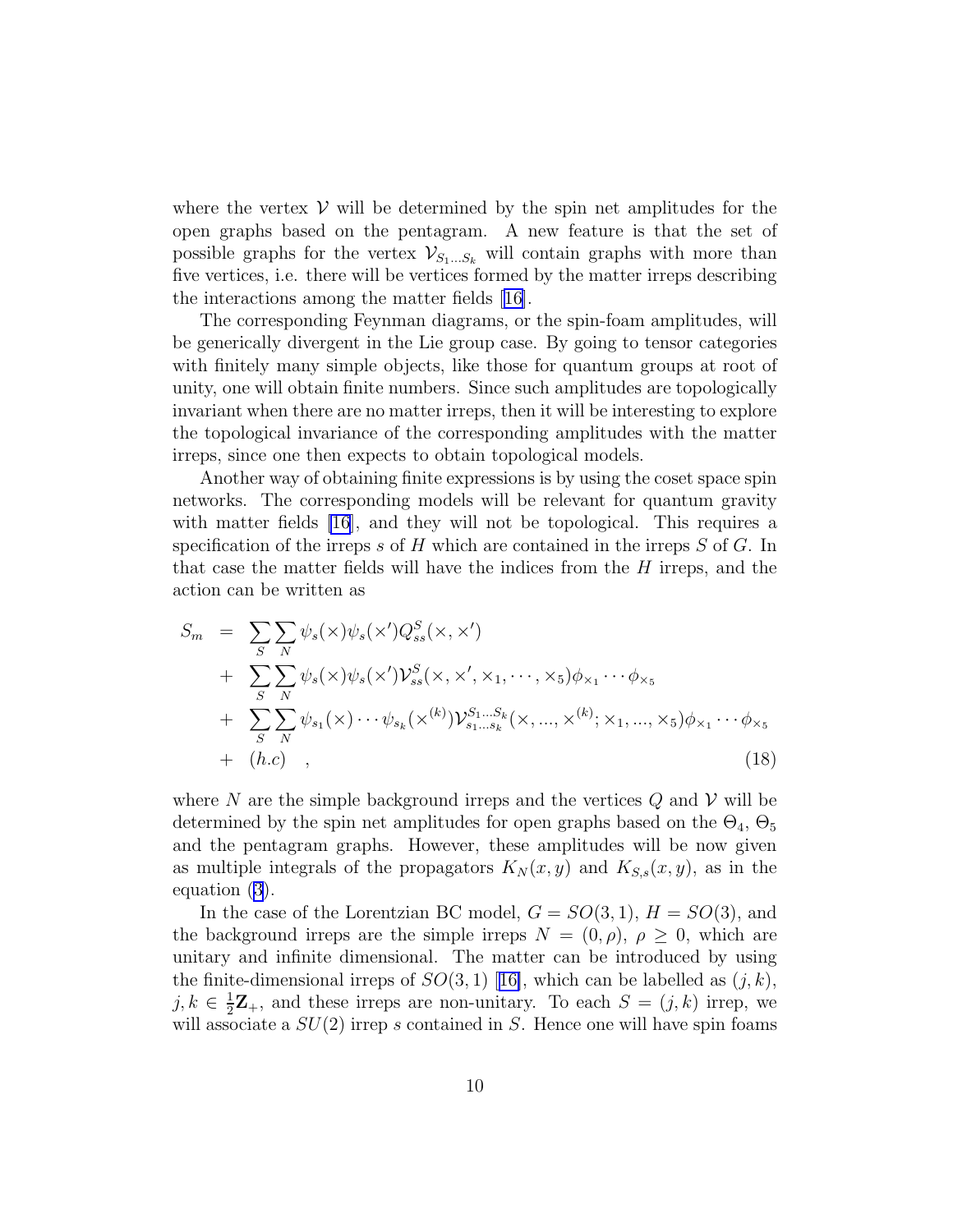<span id="page-11-0"></span>where the faces will be labelled with the  $N$  irreps, while the edges will be labelled by the S and s irreps.

#### 6 Concluding remarks

Note that by generalizing the notion of the spin network as a composition of morphisms among simple objects from a tensor category, one is able to generalize the notion of a spin foam as a spin net in a 2-category. In this way one obtains matter spin foams, where the edges of the graph are labelled by the simple objects or by the intertwiners. If we think of this graph as a dual one-skeleton of a triangulation, then in the Lie group case, we label the edges with the irreps of  $G$ , or with the intertwiners, while the faces (loops of the graph) are labelled by the irreps corresponding to the edge intertwiners. It would be interesting to explore the topological properties of these amplitudes, especially in the quantum group case, where the amplitudes are finite. This may give topological invariants for manifolds equipped with principal and associated vector bundles.

In the case of the BC model with matter, we expect that the amplitudes are finite, because the amplitudes without matter are finite, and adding matter introduces the matter propagators  $K_{S,s}$ , which are similar functions of the cosetspace points as the  $K_N$  propagators [[16](#page-12-0)]. In addition, one can consider the amplitude [\(16](#page-9-0)) as an amplitude for matter propagation in a fixed set of the background irreps, which could be interpreted as an amplitude of a quantum field theory in a curved background.

# References

- [1] Baez J, Spin Foam Models, Class. Quant. Grav. 15 (1998) 1827-1858.
- [2] Baez J and Krasnov K, Quantization of Diffeomorphism-Invariant Theories with Fermions, J. Math. Phys. 39 (1998) 1251-1271.
- [3] Baez J, An Introduction to Spin Foam Models of Quantum Gravity and BF Theory, Lect. Notes Phys. 543 (2000) 25-94.
- [4] Barrett J W and Crane L, Relativistic Spin Networks and Quantum Gravity, J. Math. Phys. 39 (1998) 3296-3302.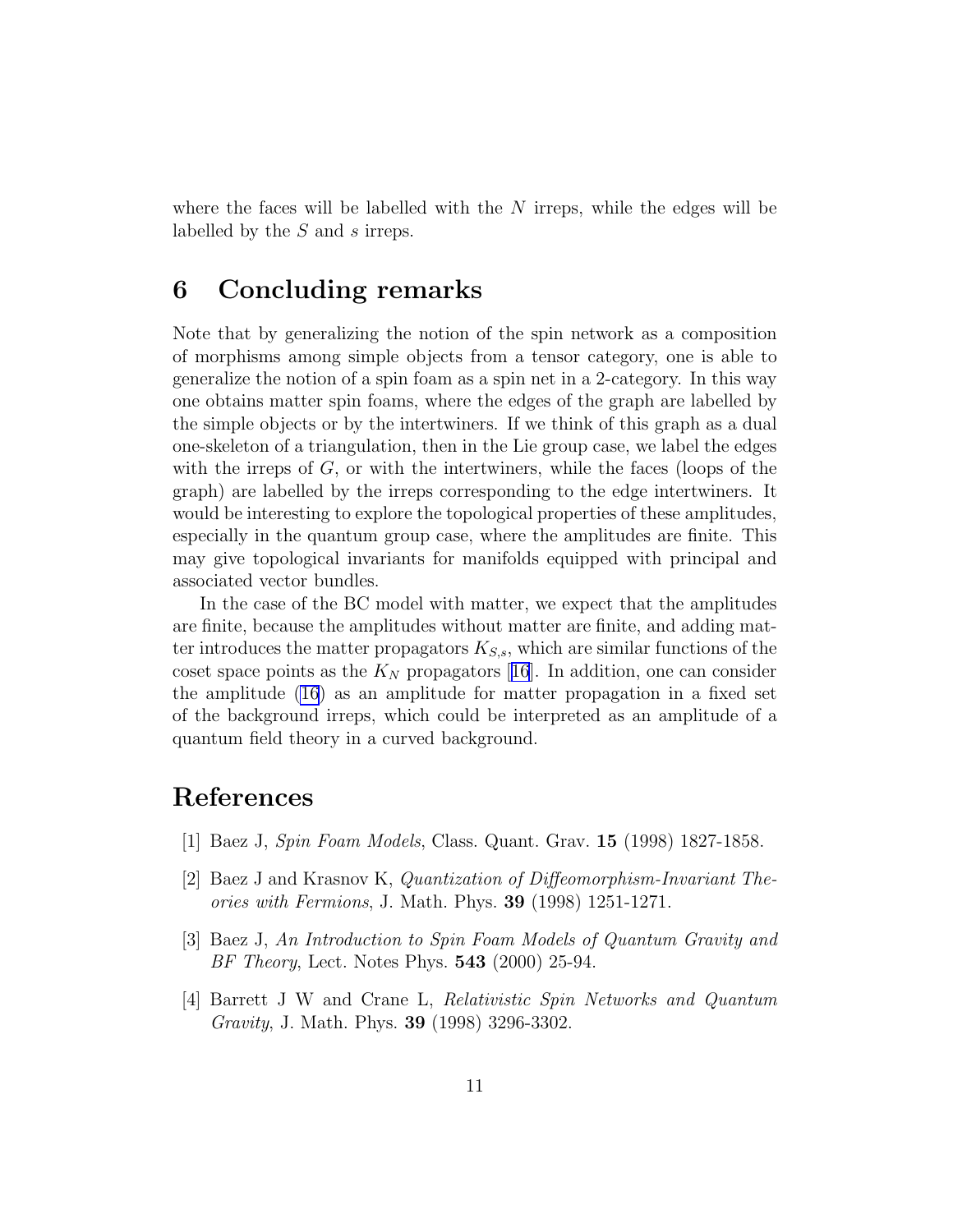- <span id="page-12-0"></span>[5] Barrett J W and Crane L, A Lorentzian Signature Model for Quantum General Relativity, Class. Quant. Grav. 17 (2000) 3101-3118.
- [6] Barrett J W and Williams R M, The Asymptotics of an Amplitude for the  $\frac{4\text{-}simplex}{4\text{-}}$ , Adv. Theor Math. Phys. **3** (1999) 209-215.
- [7] Boulatov D V, A Model of Three-Dimensional Lattice Gravity, Mod. Phys. Lett. A 7 (1992) 1629-1646.
- [8] Camporesi R and Higuchi A, On the Eigenfunctions of the Dirac Operator on Spheres and Real Hyperbolic Spaces, J. Geom. Phys. 15 (1996) 1
- [9] Crane L and Yetter D N, A Categorical Construction of 4d Topological Quantum Field Theory. In: Quantum Topology, L H Kauffman and R Baadhio (Eds), World Scientific, Singapore, 1993.
- [10] Crane L, Kauffman L H and Yetter D N, State-Sum Invariants of  $\frac{1}{4}$ -Manifolds I, J. Knot Th. Ramif. 6 (1997) 177-234.
- [11] Crane L, Perez A and Rovelli C, A Finiteness Proof for the Lorentzian State Sum Spinfoam Model for Quantum General Relativity, Phys. Rev. Lett. 87 (2001) 181301
- [12] De Pietri R and Freidel L,  $so(4)$  Plebanski Action and Relativistic Spin Foam Model, Class. Quant. Grav. 16 (1999) 2187-2196.
- [13] De Pietri R, Freidel L, Krasnov K and Rovelli C, Barrett-Crane Model from a Boulatov-Ooguri Field Theory over a Homogeneous Space, Nucl. Phys. B 574 (2000) 785
- [14] Freidel L and Krasnov K, Simple Spin Networks as Feynman Graphs, J.Math.Phys. 41 (2000) 1681-1690.
- [15] Miković A, *Quantum Field Theory of Spin Networks*, Class. Quant. Grav. 18 (2001) 2827-2851.
- [16] Miković A, Spin Foam Models of Matter Coupled to Gravity, [hep](http://arxiv.org/abs/hep-th/0108099)[th/0108099](http://arxiv.org/abs/hep-th/0108099)
- [17] Morales-Tecotl H A and Rovelli C, Fermions in Quantum Gravity, Phys. Rev. Lett. 72 (1994) 3642-3645.